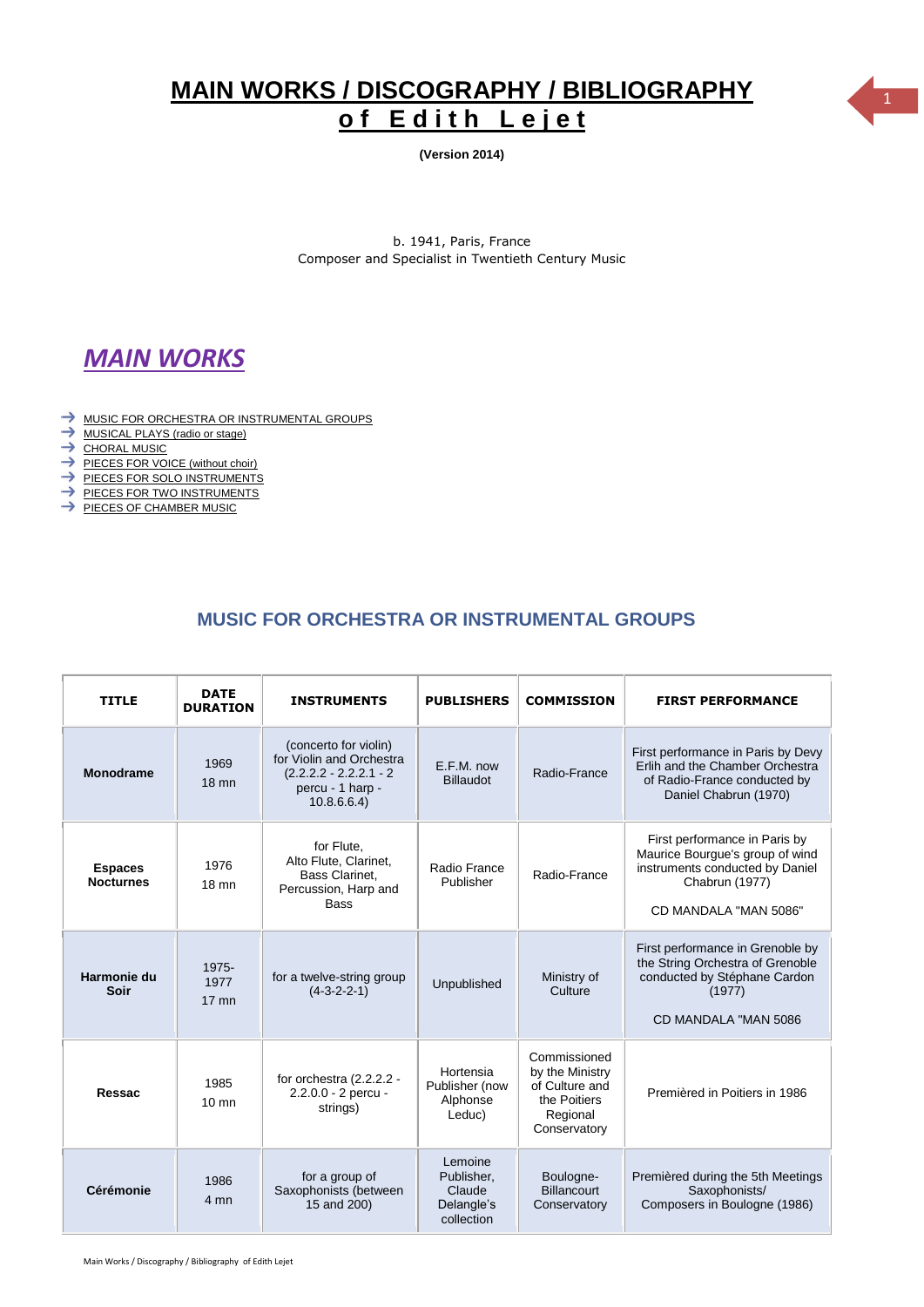| Améthyste                                    | 1990<br>9mn30                         | for a twelve-String group<br>$(4-3-2-2-1)$                                                                                                                                                                        | Unpublished | Stringendo<br>Orchestra (Jean<br>Thorel)                                  | Premièred in Paris Salle Gaveau<br>(1990)<br>CD MANDALA "MAN 5086"                                                                                                                      |
|----------------------------------------------|---------------------------------------|-------------------------------------------------------------------------------------------------------------------------------------------------------------------------------------------------------------------|-------------|---------------------------------------------------------------------------|-----------------------------------------------------------------------------------------------------------------------------------------------------------------------------------------|
| Des Fleurs en<br>Forme de<br><b>Diamants</b> | 1997<br>$10 \text{ mm}$               | (Concerto for guitar)<br>for guitar and 7<br>instruments (Flute,<br>Clarinet in B b, Bassoon,<br>Marimba, Viola, Cello,<br>Double Bass)                                                                           | Unpublished | Ministry of<br>Culture                                                    | First performance in Bordeaux by<br>Olivier Chassain and the Group<br>« Musique Nouvelle » conducted<br>by Michel Fusté-Lambezat<br>CD MANDALA "MAN 5086"                               |
| Diptyque pour<br>orgue et cordes             | 2002-03<br>$12 \text{ mm}$<br>environ | Organ, 3 first violins, 2<br>second violins, 2 violas, 2<br>cellos, 1 double bass                                                                                                                                 | Unpublished | Commission<br>from the<br>"Ensemble<br>Orchestral<br>Stringendo"<br>(EOS) | First performance on 03/01/2004<br>at Notre-Dame du Val-de-Grâce<br>(Paris) by Julien Bret and<br>"Ensemble Orchestral Stringendo"<br>conducted by Jean Thorel<br>CD MANDALA "MAN 5086" |
| <b>Hommages</b>                              | 2005<br>4 mn                          | flute (taking piccolo),<br>oboe, clarinet in B b,<br>bassoon, horn, trombone,<br>percussion (1<br>instrumentalist), double<br>bass                                                                                | Unpublished | Commission<br>from the<br>"Ensemble<br>Orchestral<br>Stringendo"<br>(EOS) | First performance on 14/06/2005 in<br>Paris, 14th district Town Hall by<br>"Ensemble Orchestral Stringendo"<br>conducted by Jean Thorel                                                 |
| Lignes et<br>résonances                      | 2008-2009                             | wind quintet, string<br>quintet, and percussion                                                                                                                                                                   | Unpublished | Commission<br>from the Opus<br>Neuf ensemble                              | First performance on<br>21/03/2009 in Paris Rossini Hall.<br>Ensemble Opus Neuf conducted<br>by Mathilde Vittu.                                                                         |
| Toute la nature<br>sort de l'or              | 2009                                  | shino-bue, shakuhachi,<br>traverso, recorder,<br>baroque oboe, hichiriki,<br>2 stands of percussion,<br>kotos, harpsichord,<br>positive organ, 2<br>violins, 2 violas da<br>gamba                                 | Unpublished | Commissionned<br>by Muromachi<br>orchestral<br>ensemble                   | First performance on<br>24/02/2010 in Tokyo, by<br>"Muromachi orchestral<br>ensemble" conducted by Hiroaki<br>Takaha                                                                    |
| Secret d'un<br>paysage                       | 2012-2013<br>$12 \text{ mm}$          | Concerto for violin and<br>17 instruments:<br>shinobue, traverso,<br>shakuhachi, oboe,<br>bassoon, percussion (2<br>stands), biwa, koto,<br>harpsichord, two<br>violins, two violas da<br>gamba, two cellos, bass | Unpublished | Commissioned<br>by the French<br><b>Ministry Culture</b>                  | First performance on 26/10/13<br>in Tokyo Tsuda Hall by Hae-Sun<br>Kang, Violin and "Muromachi<br>orchestral ensemble" conducted<br>by Hiroaki Takaha                                   |

## **MUSICAL PLAYS (radio or stage)**

<span id="page-1-0"></span>

| <b>TITLE</b>                          | <b>DATE</b><br><b>DURATION</b> | <b>INSTRUMENTS</b>                                                                                                                                  | <b>PUBLISHERS</b>         | <b>COMMISSION</b>            | <b>FIRST PERFORMANCE</b>                                                                      |
|---------------------------------------|--------------------------------|-----------------------------------------------------------------------------------------------------------------------------------------------------|---------------------------|------------------------------|-----------------------------------------------------------------------------------------------|
| L'Homme qui<br>avait perdu sa<br>voix | 1984<br>$35 \text{ mm}$        | for 4 voices and 11<br>instrumentalists: Flute,<br>Clarinet, Horn, Trumpet,<br>Percussion (4 players),<br>Piano, Violin, Bass<br>Text by René David | Radio-France<br>Publisher | Radio-France<br>(radio play) | Tape-recorded by Radio-<br>France<br>Broadcast for the first time on<br>France-Culture (1987) |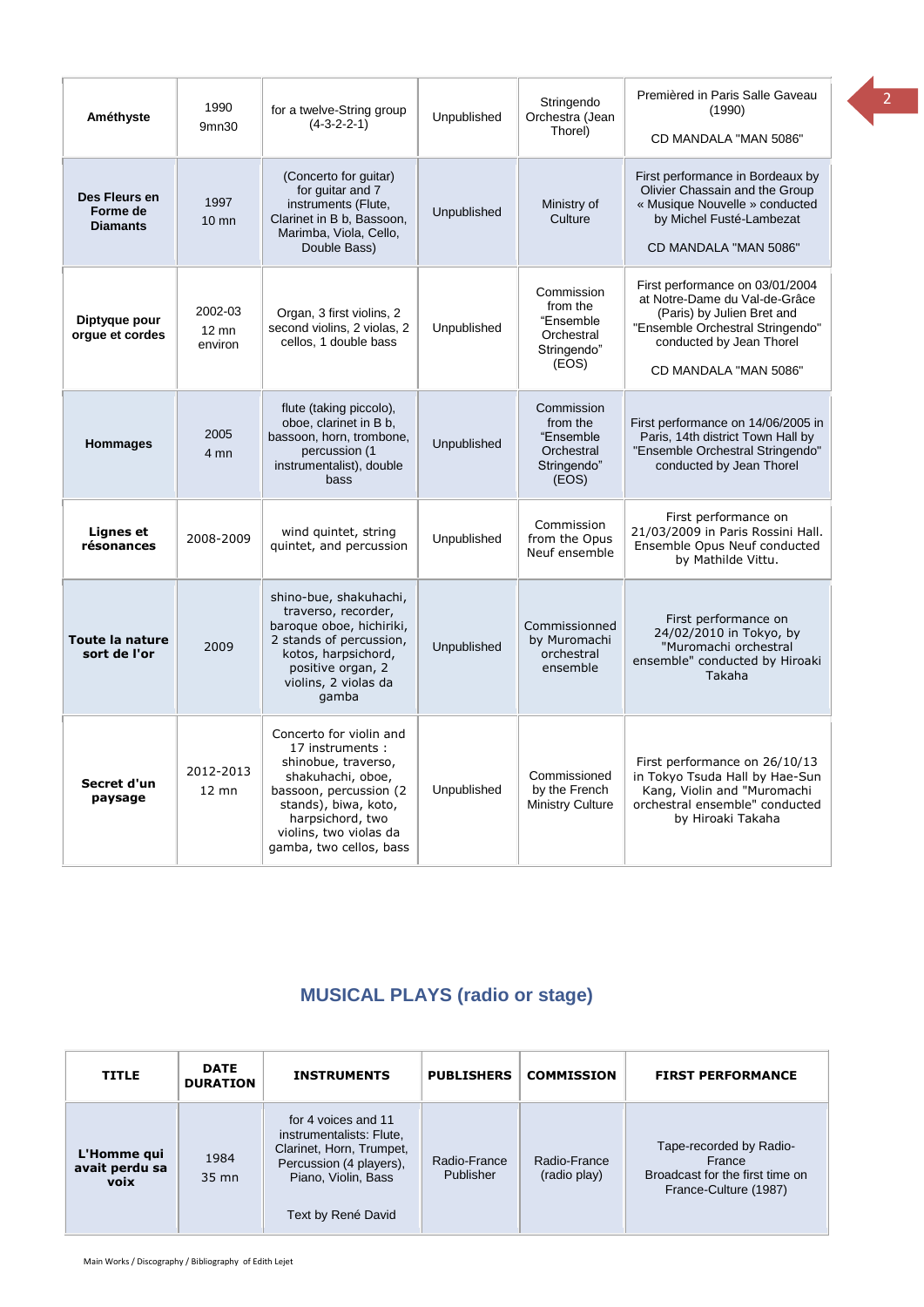| Les Mille-<br><b>Pattes</b> | 1989<br>$13 \text{ mm}$ | Musical Tale for children<br>Choir and instruments<br>The accompaniment can<br>be adapted for whatever<br>kind of instrumental group<br>Text by René David | Lemoine<br>Publisher<br>(10.000)<br>scores) | Ministry of<br>Culture | "Fête de la musique",<br>21 June 1989 |  |
|-----------------------------|-------------------------|------------------------------------------------------------------------------------------------------------------------------------------------------------|---------------------------------------------|------------------------|---------------------------------------|--|
|-----------------------------|-------------------------|------------------------------------------------------------------------------------------------------------------------------------------------------------|---------------------------------------------|------------------------|---------------------------------------|--|

### **CHORAL MUSIC**

<span id="page-2-0"></span>

| <b>TITLE</b>                        | <b>DATE</b><br><b>DURATION</b> | <b>INSTRUMENTS</b>                                                                                                                                                                                           | <b>PUBLISHERS</b>             | <b>COMMISSION</b>                                                                  | <b>FIRST PERFORMANCE</b>                                                                                                                                                                 |
|-------------------------------------|--------------------------------|--------------------------------------------------------------------------------------------------------------------------------------------------------------------------------------------------------------|-------------------------------|------------------------------------------------------------------------------------|------------------------------------------------------------------------------------------------------------------------------------------------------------------------------------------|
| Le Journal<br>d'Anne Frank          | 1968-1970<br>$27$ mn           | for female choir and 8<br>instrumentalists: Flute,<br>Harpsichord, Harp,<br>electric Guitar, Viola,<br>Bass, Percussion (two<br>players)                                                                     | <b>Billaudot</b><br>Publisher | Radio-France                                                                       | Tape-recorded by Radio-France<br>(1970)<br>Often broadcast                                                                                                                               |
| <b>Les Rois-</b><br><b>Mages</b>    | 1987-1989<br>60 mn             | Oratorio for 6 voices.<br>choir and instrumental<br>ensemble composed of<br>Flute, Clarinet, Baritone<br>Saxophone, Trumpet,<br>Percussion (1 player),<br>Guitar, String Quintet<br>Text by Vincent Fournier | Amphion<br>Publisher          | Ministry of<br>Culture                                                             | Premièred in Périgord in 1990<br>(Castle of Bourdeilles)                                                                                                                                 |
| <b>Sept Chants</b><br><b>Sacrés</b> | 1990<br>$15 \text{ mm}$        | for female Choir and<br>Organ<br>on latin poems about the<br>Creation                                                                                                                                        | Unpublished                   | Radio-France                                                                       | First performance of Songs 1, 2, 3<br>and 7<br>at Saint-Claude<br>(«Festival du Haut-Jura»)<br>on 18/06/2004<br>by the<br><b>Benjamin Britten</b><br>Choir conducted<br>by Nicole Corti. |
| <b>Trois Chants</b><br>pour un Noël | 1995<br>7 mn 30                | for children Choir, Oboe,<br>Clarinet, Bassoon and<br>Percussion<br>Text by René David                                                                                                                       | Unpublished                   | Radio-France                                                                       | Premièred in December 1995 at<br>Auditorium Messiaen, "Maison de<br>Radio-France" (Paris)<br>CD MANDALA "MAN 5086"                                                                       |
| <b>Missa Brevis</b>                 | 1996<br>$12$ mn                | for mixed chorus<br>(sopranos, altos,<br>baritones) and organ                                                                                                                                                | Unpublished                   |                                                                                    | First performance in Fresnes in<br>1999, by the group « les chanteurs<br>d'Eole », Hermineh Yérissians<br>conductor, Anne-Marie Blondel<br>organ                                         |
| Psaume de<br>Joie                   | 1998<br>$10$ mn                | for a mixed chorus.<br>Percussion (2)<br>instrumentalists) and<br>Double Bass.                                                                                                                               | Unpublished                   | « Société des<br>Concerts de<br>$I'E.N.M.D.$ » of<br>Saint-Omer<br>(Pas-de-Calais) | Premièred in 1998 at the<br>Cathedral of Saint-Omer, François<br>Bocquelet conductor                                                                                                     |
| Le noël du<br><b>Grillon</b>        | 2007<br>8 <sub>mn</sub>        | 12 females voices<br>(double choir), english<br>horn, cello and harp.                                                                                                                                        | Unpublished                   |                                                                                    |                                                                                                                                                                                          |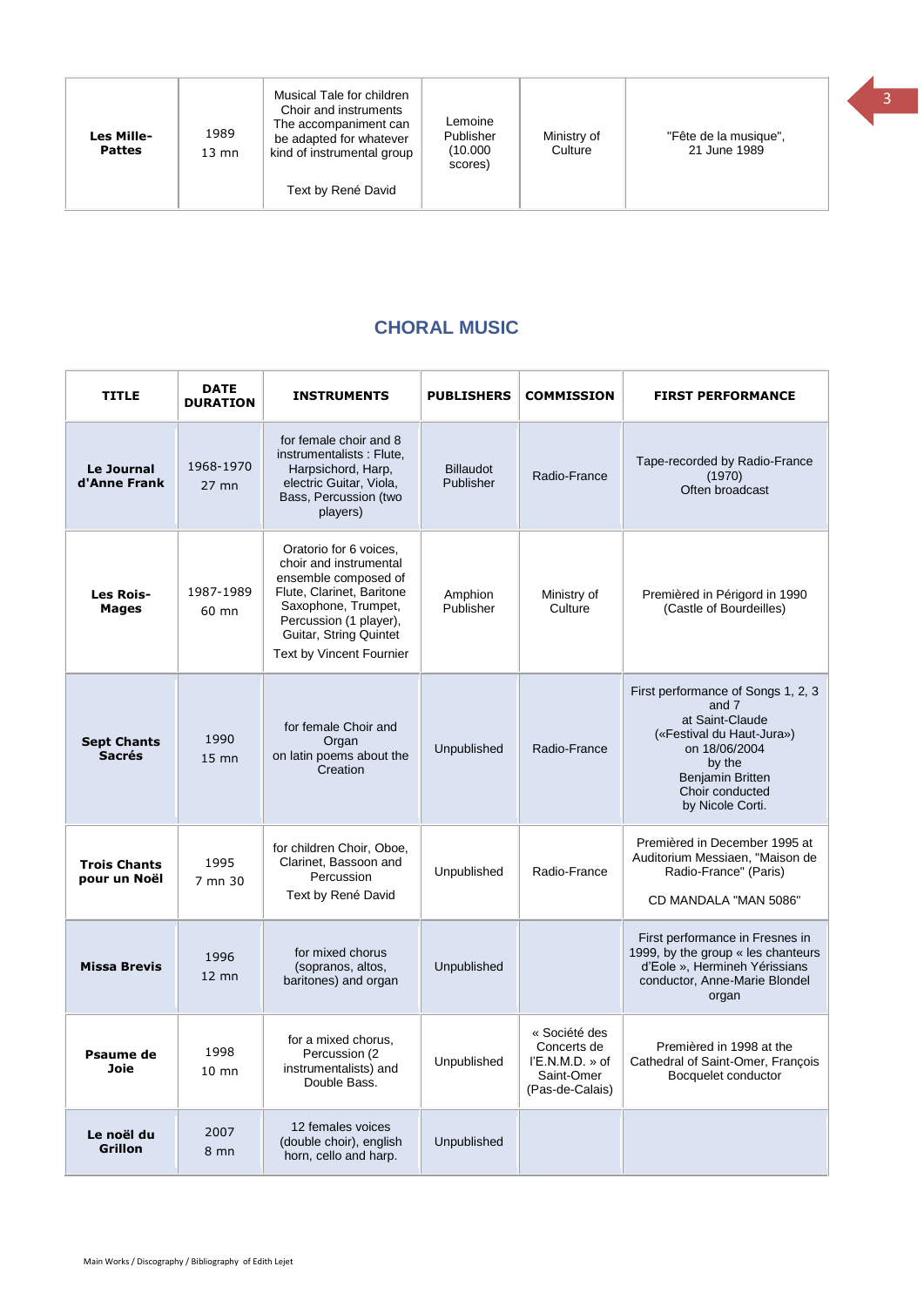## **PIECES FOR VOICE (without choir)**

<span id="page-3-0"></span>

| <b>TITLE</b>                                                                                      | <b>DATE</b><br><b>DURATION</b> | <b>INSTRUMENTS</b>                                                    | <b>PUBLISHERS</b>                             | <b>COMMISSION</b>                                                   | <b>FIRST PERFORMANCE</b>                                                                                                                       |
|---------------------------------------------------------------------------------------------------|--------------------------------|-----------------------------------------------------------------------|-----------------------------------------------|---------------------------------------------------------------------|------------------------------------------------------------------------------------------------------------------------------------------------|
| <b>Quatre</b><br>Mélodies sur<br>le Poème de<br><b>Cante Jondo</b><br>de Federico<br>Garcia Lorca | 1965<br>7 mn 30                | for Alto or Soprano and<br>Piano                                      | Unpublished                                   |                                                                     | Rewarded in 1967: quadrennial<br>Prize of Composition offered by<br>the "Confédération des<br>Travailleurs Intellectuels de<br>France".        |
| <b>Deux Poèmes</b><br>de Rimbaud                                                                  | 1999<br>$10 \text{ mm}$        | for Soprano, Clarinet in B<br>b, Tenor Saxophone,<br>Marimba and Harp | Unpublished                                   | Jean-Pierre<br>Caens and the<br>Aix-en-<br>Provence<br>Conservatory | Premièred in Aix-en-<br>Provence in February 2000 with<br>Michel Camatte conductor, Laure<br>Florentin soprano                                 |
| L'herbier de<br>Colette                                                                           | 2004-2006<br>$19$ mn           | Soprano (lyric light) and<br>Piano                                    | Self published<br>by Cig'Art<br>Communication | Commissioned<br>by the French<br><b>State</b>                       | Sandrine Piau (Soprano) and<br>Christian Ivaldi (Piano),<br>15/09/2006, Varetz (Corrèze), on<br>the occasion of the National<br>Heritage Days. |

## **PIECES FOR SOLO INSTRUMENTS**

<span id="page-3-1"></span>

| <b>TITLE</b>                                      | <b>DATE</b><br><b>DURATION</b> | <b>INSTRUMENTS</b> | <b>PUBLISHERS</b>                                    | <b>COMMISSION</b>      | <b>FIRST PERFORMANCE</b>                                                                                                                  |
|---------------------------------------------------|--------------------------------|--------------------|------------------------------------------------------|------------------------|-------------------------------------------------------------------------------------------------------------------------------------------|
| <b>Cing Pièces</b><br><b>Brèves pour</b><br>Piano | 1965<br>$7$ mn                 | Piano              | Unpublished                                          |                        | Recorded by Radio-France in<br>1979                                                                                                       |
| <b>Trois Eaux-</b><br><b>Fortes</b>               | 1990-92<br>$10 \text{ mm}$     | Piano              | Amphion<br>Publisher                                 | Ministry of<br>Culture | Premièred in France during the<br>"Musicales en Valois" Festival<br>(1992)<br>Recorded on CD by Michael<br>Wladkovski (REM 311276<br>XCD) |
| <b>Fleurs d'Opale</b>                             | 1997<br>$5-6$ mn               | Piano              | Lemoine<br>Publisher<br>« Album 20-21,<br>volume 3 » | Lemoine                | Recorded on CD by Geneviève<br>Ibanez (Lemoine)                                                                                           |
| <b>Triptyque</b>                                  | 1979<br>$17$ mn                | Organ              | Lemoine<br>Publisher                                 | Radio-France           | First performance in Paris by<br>Bernard Foccroule (1980)                                                                                 |
| <b>Ave Maria</b>                                  | 1985<br>3 mn 20                | Organ              |                                                      |                        | Recorded by Chantal de Zeeuw<br>(CD CORIOLAN 318 301)                                                                                     |
| <b>Métamorphoses</b>                              | 1981<br>4 <sub>mn</sub>        | Harp               | Transatlantiques<br>Publisher                        | Ministry of<br>Culture | Recorded in a CD QUANTUM<br>6919 12.21.66 by Catherine<br>Michel                                                                          |
| <b>Deux</b><br><b>Soliloques</b>                  | 1991<br>6 <sub>mn</sub>        | Horn               | Amphion<br>Publisher                                 | Ministry of<br>Culture |                                                                                                                                           |
| <b>Volubilis</b>                                  | 1981<br>$7$ mn                 | Cello              | Amphion<br>Publisher                                 | Paris<br>Conservatory  | Recorded on CD by Xavier<br>Gagnepain (REM 311276 XCD)                                                                                    |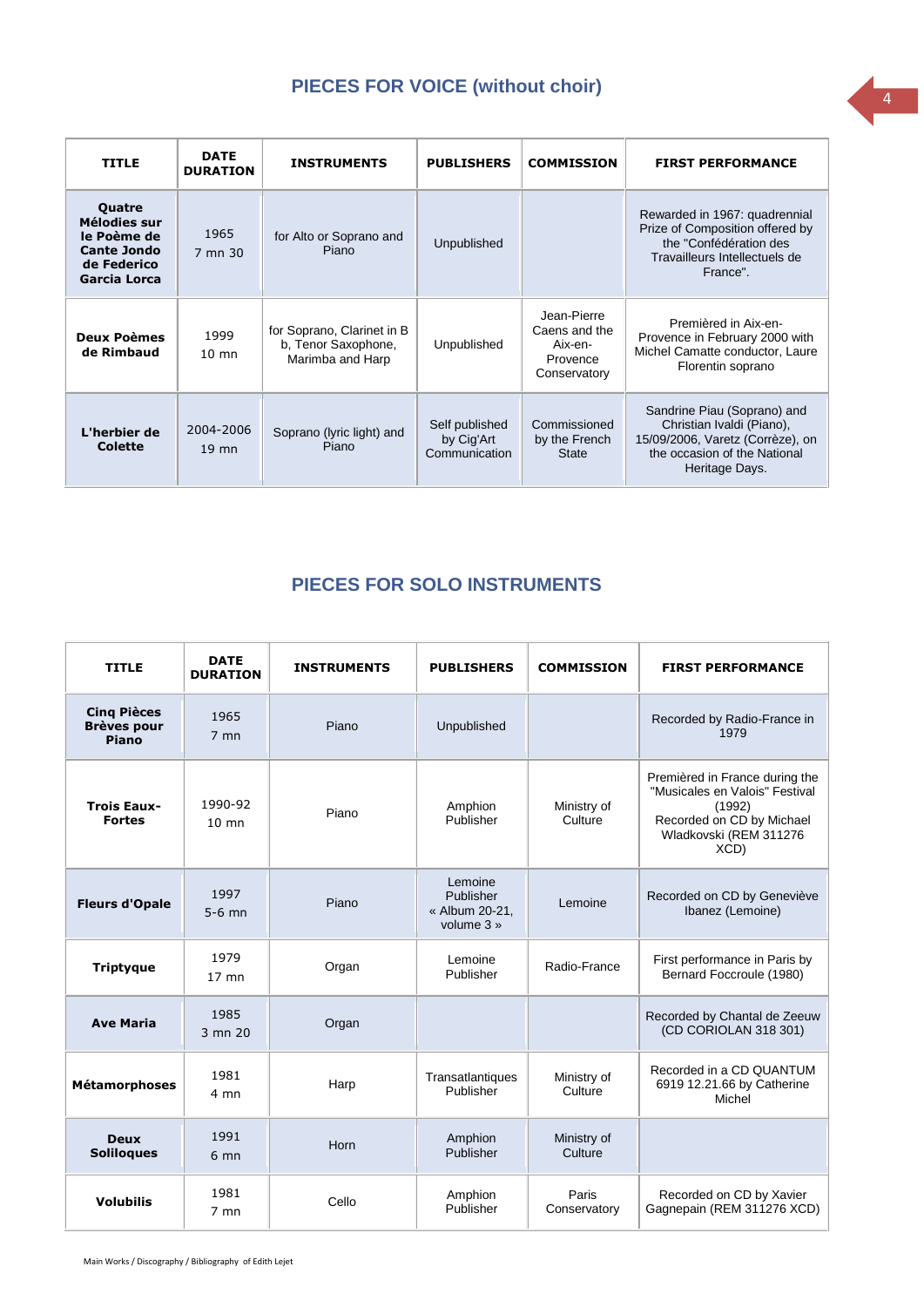| <b>Palette</b>                        | 1973<br>$3 \text{ mm}$ | Percussion | <b>Heugel Publisher</b><br>(See Alphone<br>Leduc)                                                                                         | <b>Boulogne</b><br>Conservatory for<br>educational<br>purposes                          |                                                                                                                                             |
|---------------------------------------|------------------------|------------|-------------------------------------------------------------------------------------------------------------------------------------------|-----------------------------------------------------------------------------------------|---------------------------------------------------------------------------------------------------------------------------------------------|
| <b>Contrastes et</b><br>couleurs      | 1983<br>2 mn 45        | Guitar     | Transatlantiques<br>Publisher<br>« Collection<br>Rafael Andia.<br>Album<br>'Panorama de la<br>Musique<br>Contemporaine<br>pour Guitare' » | Transatlantiques                                                                        | Recorded on CD by Marianne<br>Delmas-<br>Mondin for Transatl-<br>antiques Publisher                                                         |
| <b>Trois Figures</b><br>du Zodiague   | $15 \text{ mm}$        | Guitar     |                                                                                                                                           |                                                                                         |                                                                                                                                             |
| Gémeaux                               | 1978<br>5 mn 30        | Guitar     | Amphion<br>Publisher                                                                                                                      |                                                                                         | Premièred by Mike Dezavelle at<br>Radio-France, "Pouvoirs de la<br>Musique" (08/12/78)                                                      |
| Lion                                  | 1991<br>3 mn 30        | Guitar     | Max Eschig<br>Publisher                                                                                                                   | "Royaume de la<br>Musique"                                                              |                                                                                                                                             |
| <b>Balance</b>                        | 1982<br>6 mn           | Guitar     | Transatlantiques<br>Publisher                                                                                                             | City of<br>Carpentras                                                                   | Finale of the 5th International<br>Competition of Guitar of<br>Carpentras (15/05/83),<br>recorded by Tania Chagnot<br>(Altais Music AM0503) |
| America                               | 1987<br>5 mn 30        | Guitar     | Unpublished                                                                                                                               |                                                                                         | First performance in Seville<br>(Auditorium Manuel de Falla)<br>on 20/09/87 by Betho Davezac                                                |
| La Voix des<br><b>Voiles</b>          | 1989<br>4 mn           | Guitar     | Max Eschig<br>Publisher                                                                                                                   | Commissioned<br>by the Sablé<br>Festival, to<br>celebrate the<br>poet Pierre<br>Reverdy | Premièred by Betho Davezac in<br>Sablé (20/08/89)                                                                                           |
| La houle à<br>l'assaut des<br>récifs  | 2010<br>6 mn 15        | Cello solo | Henry Lemoine<br>Publisher                                                                                                                |                                                                                         | First performance in Paris on<br>18/12/2012, ENM - salle Cortot<br>by Aurélienne Brauner                                                    |
| De Lumière et<br>de cieux<br>embrasés | 2010<br>5 mn           | Harp       | Henry Lemoine<br>Publisher                                                                                                                |                                                                                         | First performance in<br>Auditorium, Museum of the City<br>of Strasbourg by Constance<br>Luzzati on 20/01/11                                 |

## **PIECES FOR TWO INSTRUMENTS**

<span id="page-4-0"></span>

| <b>TITLE</b>                                              | <b>DATE</b><br><b>DURATION</b> | <b>INSTRUMENTS</b>                                 | <b>PUBLISHERS</b>                                       | <b>COMMISSION</b>                            | <b>FIRST PERFORMANCE</b> |
|-----------------------------------------------------------|--------------------------------|----------------------------------------------------|---------------------------------------------------------|----------------------------------------------|--------------------------|
| <b>Musique pour</b><br><b>Trombone et</b><br><b>Piano</b> | 1972<br>$5 \text{ mm}$         | Trombone and piano                                 | Editions<br>Francaises de<br>Musique (now<br>Billaudot) | Commissioned<br>by the Paris<br>Conservatory |                          |
| <b>Quatre Pièces</b><br>en Duo                            | 1975<br>$5 \text{ mm}$         | Double Bass and Piano                              | Hortensia<br>Publisher (now<br>Leduc)                   | Commissioned<br>by the Paris<br>Conservatory |                          |
| <b>Méandres</b>                                           | 1976<br>5 mn 30                | Saxhorn, or Tuba, or<br>Bass Trombone and<br>Piano | <b>Billaudot</b><br>Publisher                           | Commissioned<br>by the Paris<br>Conservatory |                          |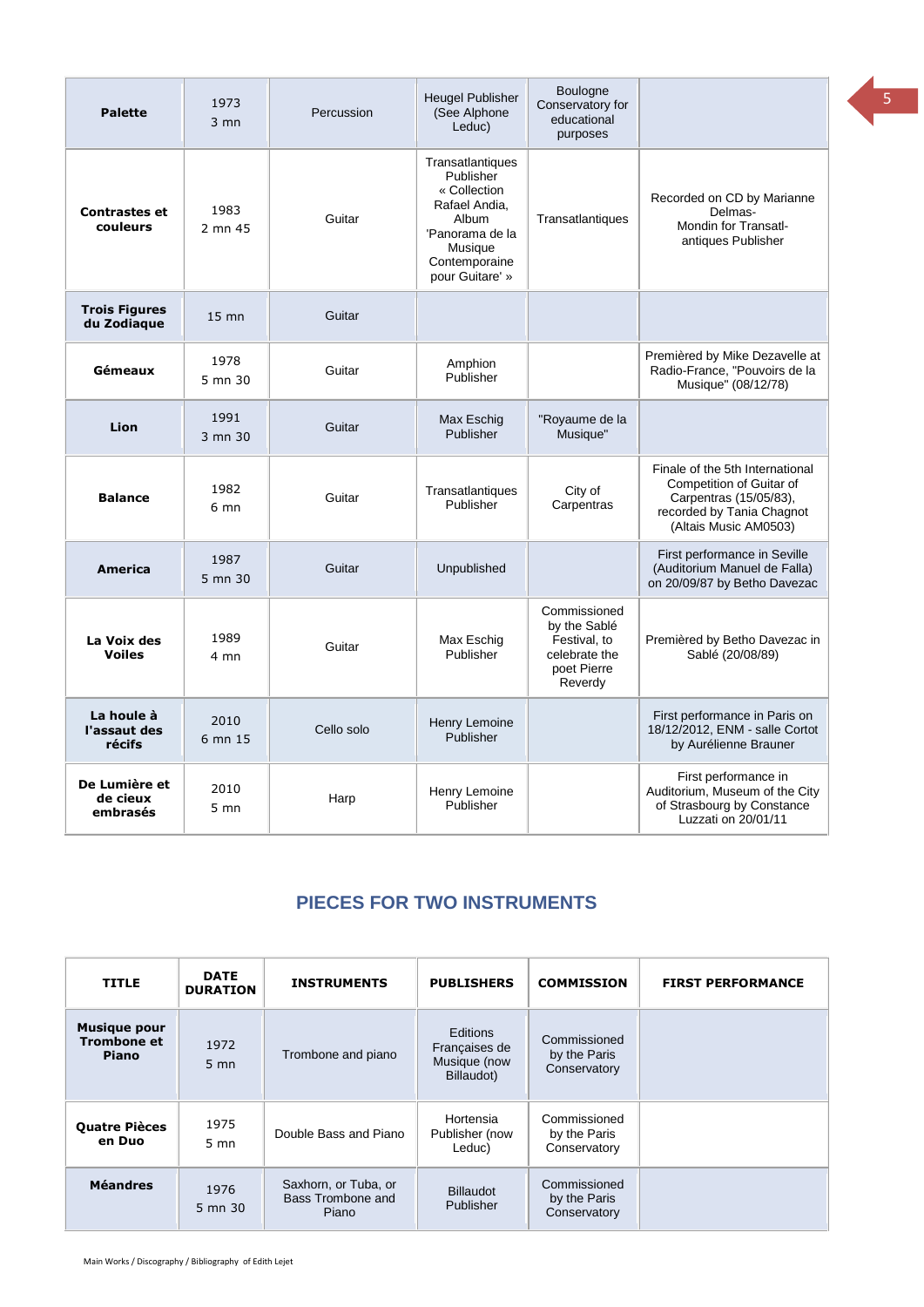| <b>Emeraude et</b><br><b>Rubis</b>     | 1982<br>$3 \text{ mm}$  | two flutes                                                                | <b>Editions</b><br><b>Musicales</b><br>Transatlantiques                                   | Commissioned<br>by the Ministry of<br>Culture for<br>educational<br>purposes |                                                                                                                                               |
|----------------------------------------|-------------------------|---------------------------------------------------------------------------|-------------------------------------------------------------------------------------------|------------------------------------------------------------------------------|-----------------------------------------------------------------------------------------------------------------------------------------------|
| <b>Saphir</b>                          | 1982<br>$10 \text{ mm}$ | For alto and baritone<br>Saxophone and Piano                              | Unpublished                                                                               | Composed at<br>Max Jezouin's<br>request                                      | Premièred in Sèvres by Max<br>Jezouin and Claude Jean<br>(22/04/1983)                                                                         |
| Jade                                   | 1983<br>2 mn 30         | Saxophone and<br>Percussion                                               | Salabert<br>Publisher                                                                     | Commissioned<br>by the Ministry of<br>Culture for<br>educational<br>purposes |                                                                                                                                               |
| <b>Trois Petits</b><br><b>Préludes</b> | 1985<br>$10$ mn         | Saxophone and Piano                                                       | Lemoine<br>Publisher                                                                      | Commissioned<br>by the Ministry of<br>Culture                                |                                                                                                                                               |
| <b>Tourbillons</b>                     | 1986<br>$3 \text{ mm}$  | Clarinet and Piano                                                        | <b>Billaudot</b><br>Publisher<br>« Album:<br>clarinette 3.<br>collection '<br>Panorama' » | Billaudot                                                                    |                                                                                                                                               |
| <b>Almost a Song</b>                   | 1995<br>$7$ mn          | Guitar and Viola                                                          | Max Eschig<br>Publisher                                                                   | Commissioned<br>by the Paris<br>Conservatory for<br>its Bicentenary          | Premièred in New-York in<br><b>March 1996</b><br>Recorded on a CD by Olivier<br>Chassain and Pierre-Henri<br>Xuereb (MET CD 1021,<br>England) |
| Parcours en<br>duo                     | 2001                    | Baritone Saxophone and<br>Percussion (4<br>kettledrums and<br>vibraphone) | Unpublished                                                                               | Commissioned<br>by Jean-Pierre<br>Caens                                      | Premiere in Aix-en-Provence<br>(March 2004) by Jean-Pierre<br>Caens and Gisèle David                                                          |
| "Bruit de l'eau<br>sur de l'eau"       | 2009<br>4 mn 40         | 2 violins                                                                 | Henry Lemoine<br>Publisher                                                                | Commissioned<br>by Trans'Art                                                 | Premièred in Reims on July<br>10th, 2009 by Sarah and<br>Deborah Nemtanu                                                                      |

### <span id="page-5-0"></span>**PIECES OF CHAMBER MUSIC**

| <b>TITLE</b>                                                                 | <b>DATE</b><br><b>DURATION</b> | <b>INSTRUMENTS</b>                                       | <b>PUBLISHERS</b>              | <b>COMMISSION</b>                                          | <b>FIRST PERFORMANCE</b>                                                                                                                 |
|------------------------------------------------------------------------------|--------------------------------|----------------------------------------------------------|--------------------------------|------------------------------------------------------------|------------------------------------------------------------------------------------------------------------------------------------------|
| <b>Musique pour</b><br><b>Trompette et</b><br>Quintette de<br><b>Cuivres</b> | 1968<br>$13 \text{ mm}$        | 1 trumpet soloist, 2<br>trumpets horn, trombone,<br>tuba | E.F.M. now<br><b>Billaudot</b> | Commissioned<br>by the trumpet<br>player Pierre<br>Thibaud | First performance in 1968 during<br>the Aix-en<br>Provence Festival, by the Ars<br>Nova Quintet                                          |
| Quatuor de<br><b>Saxophones</b>                                              | 1974<br>$12 \text{ mm}$        | Saxophone Quartet                                        | E.F.M. now<br><b>Billaudot</b> | Commissioned<br>by the Deffayet<br>Quartet                 | Premièred in Bordeaux during the<br>International Congress of<br>Saxophones held in 1974                                                 |
| <b>Aube Marine</b>                                                           | 1982<br>$7$ mn                 | Saxophone Quartet                                        | Lemoine<br>Publisher           | Commissioned<br>by « Quatuor<br>Contemporain »             | Premièred in Nuremberg<br>(Germany) in 1982<br><b>Recorded by Quatuor</b><br>Contemporain (long-playing<br>record BNL recording 111401)) |
| <b>Océan</b><br>Pathétique<br>Tribute to the<br>painter Maurice<br>Denis     | 1994<br>$5 \text{ mm}$         | Flute, Harp and String<br>trio                           | Unpublished                    |                                                            | First performance in Cologne (28)<br>March 1995)                                                                                         |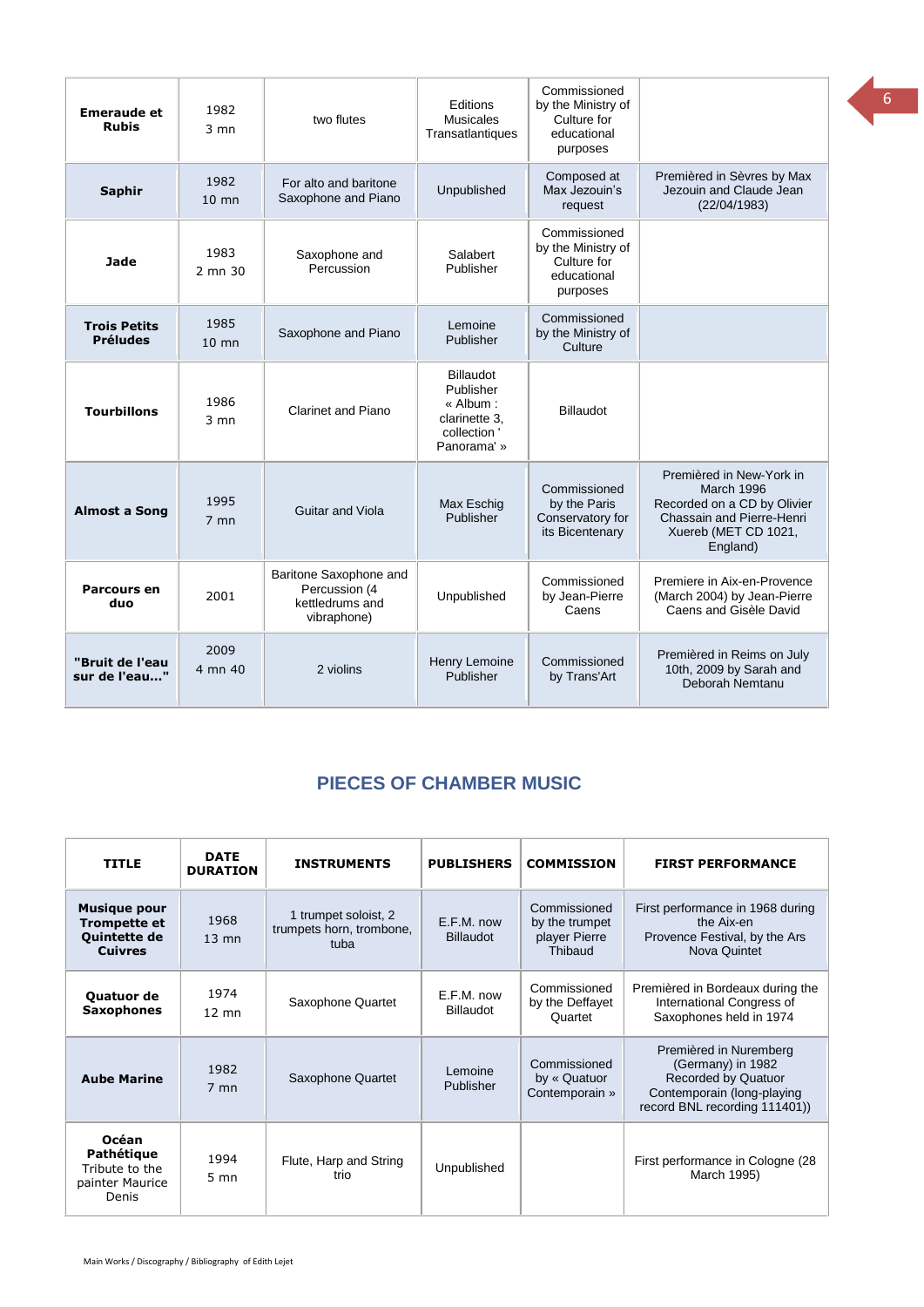

#### **Alphonse Leduc**

85, rue Gabriel Peri, 92120 Montrouge Phone : 33 (0)1 42 96 89 11 Fax : 33 (0)1 42 86 02 83 Internet adress : [alphonseleduc@wanadoo.fr](mailto:alphonseleduc@wanadoo.fr) Web [: http://www.alphonseleduc.com/](http://www.alphonseleduc.com/)

#### **Durand / Salabert / Eschig / Amphion regroupés sous le nom de Universal Music Publishing** 20, rue des fossés Saint-Jacques, 75005 Paris Phone : 33 (0)1 44 41 50 90 Fax: 33 (0)1 44 41 50 91 Web [: http://www.durand-salabert-eschig.com/](http://www.durand-salabert-eschig.com/)

#### **Radio-France**

Catherine Nicole 116, avenue du Président Kennedy, 75786 Paris Cedex 16 Phone : 33 (0)1 56 40 49 43

**Billaudot** 

14, rue de l'Échiquier, 75010 Paris Phone : 33 (0)1 47 70 14 46 Fax : 33 (0)1 45 23 22 54 Email [: info@billaudot.com](mailto:info@billaudot.com) Web [: http://www.billaudot.com/](http://www.billaudot.com/)

#### **Lemoine**

27, boulevard Beaumarchais, 75004 Paris Phone : 33 (0)1 56 68 86 65  $Fax : 33 (0)\overline{)1} 56 68 90 66$ Web [: http://www.henry-lemoine.com/](http://www.henry-lemoine.com/)

#### **Transatlantiques**

10, rue de la Grange Batelière, 75009 Paris Phone : 33 (0) 1 53 24 64 64  $Fax : 33 (0)1 53 24 68 49$ 

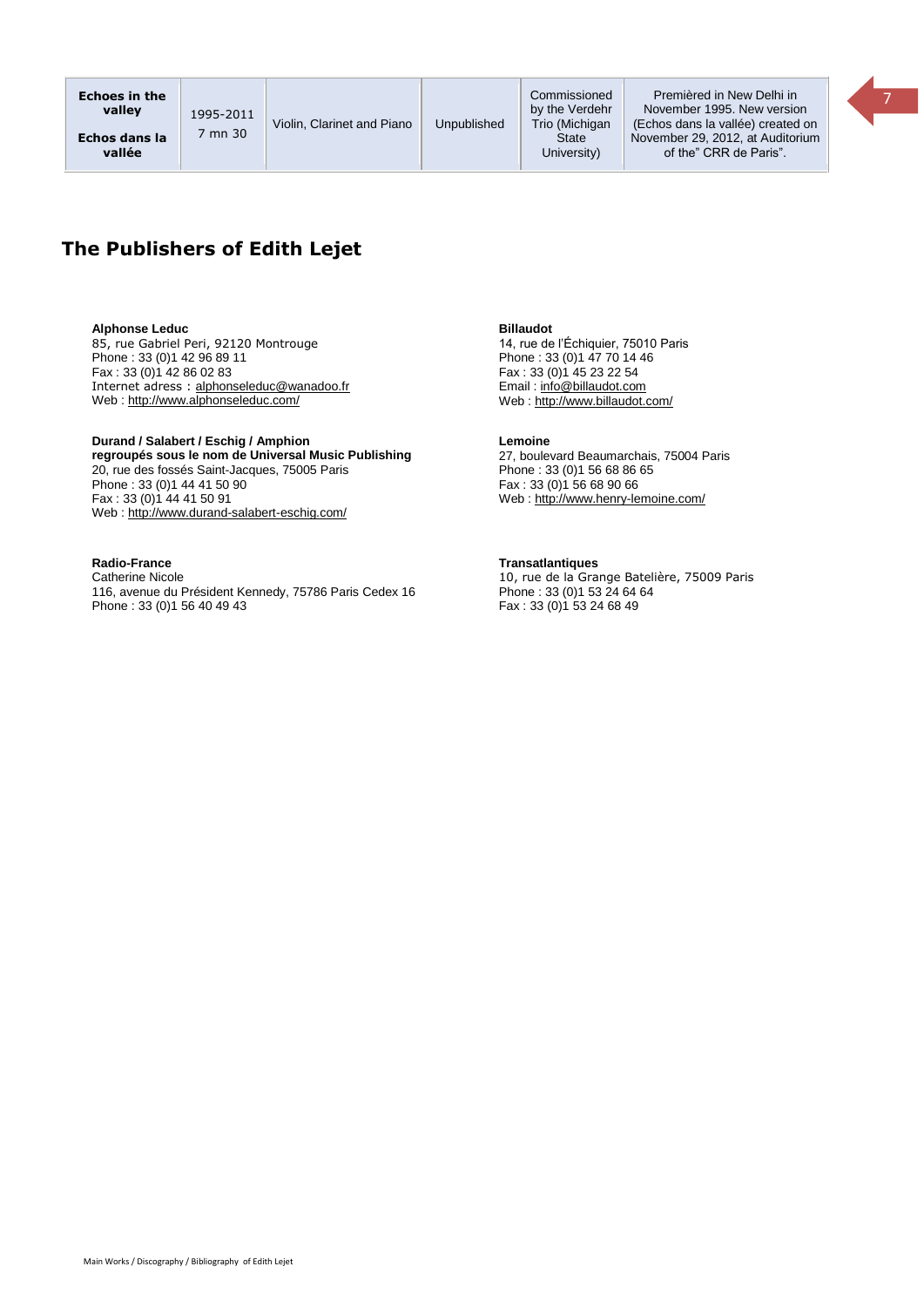# *Discography*

|                      | « L'herbier de Colette » - DVD                                                                                                                                                                                                                                                                                                                                                                                                                                                                                                                                                                                                                                                                                              |
|----------------------|-----------------------------------------------------------------------------------------------------------------------------------------------------------------------------------------------------------------------------------------------------------------------------------------------------------------------------------------------------------------------------------------------------------------------------------------------------------------------------------------------------------------------------------------------------------------------------------------------------------------------------------------------------------------------------------------------------------------------------|
| L'HERBIER de COLETTE | Six compositions for soprano and piano<br>Music by Edith Lejet - Images by Christophe Fouin<br>On words extracted from " Pour un herbier" by Colette (Fayard publisher).<br>· Dorothée Lorthiois, soprano - Delphine Bardin, piano<br>· Editing: Anne Le Quéau<br>· Sound recording: Xavier Léopold<br>• Carrying out: Régis Sirvent<br>· Production: "Colette en Corrèze" and " l'Aura des Arts" - January 2010.<br>Buy the DVD:<br>1) On the Website from "l'Aura des Arts" - Refer to the link on the website<br>2) In the shops:<br>- "Les jardins de Colette" in Varetz (Corrèze) - Refer to the link on the website<br>- "Le musée de Colette" in Saint-Sauveur-en-Puisaye (Yonne) - Refer to the link on the website |
|                      | « Harmonie du Soir »<br>Mandala (distribution « Harmonia Mundi ») : MAN 5086<br>- Espaces Nocturnes (15'44)<br>- Améthyste (9'01)<br>- Des fleurs en forme de diamants (10'36)<br>- Diptyque (12'58)<br>- Trois Chants pour un Noël<br>• en ce temps-là (2'20)<br>• les mages (2'29)<br>$\cdot$ berceuse (2'50)<br>- Harmonie du Soir (15'15)<br>Stringendo orchestral Ensemble, conducted by Jean Thorel<br>Saint-Quentin-en-Picardie's Female Choir<br>Olivier Chassain, guitar<br>Julien Bret, organ                                                                                                                                                                                                                     |
|                      | « Tolia Nikiprowetzky / Édith Lejet / Nicolas Bacri »<br><b>REM 311276 XCD</b><br>- Trois Eaux-Fortes pour piano<br>• Mouvementé (3'23)<br>· Suspendu (2'38)<br>• Contrasté (3'12)<br>Michael Wladkowski, piano<br>- Volubilis for cello (6'50)<br>Xavier Gagnepain, cello                                                                                                                                                                                                                                                                                                                                                                                                                                                  |
| Clinton Chass        | « Olivier Chassain - Almost a song - la guitare contemporaine »<br>Metronome - MET CD 1021<br>« Almost a Song » for guitar and viola (6'57)<br>Olivier Chassain, guitar, Pierre-Henri Xuereb, viola.                                                                                                                                                                                                                                                                                                                                                                                                                                                                                                                        |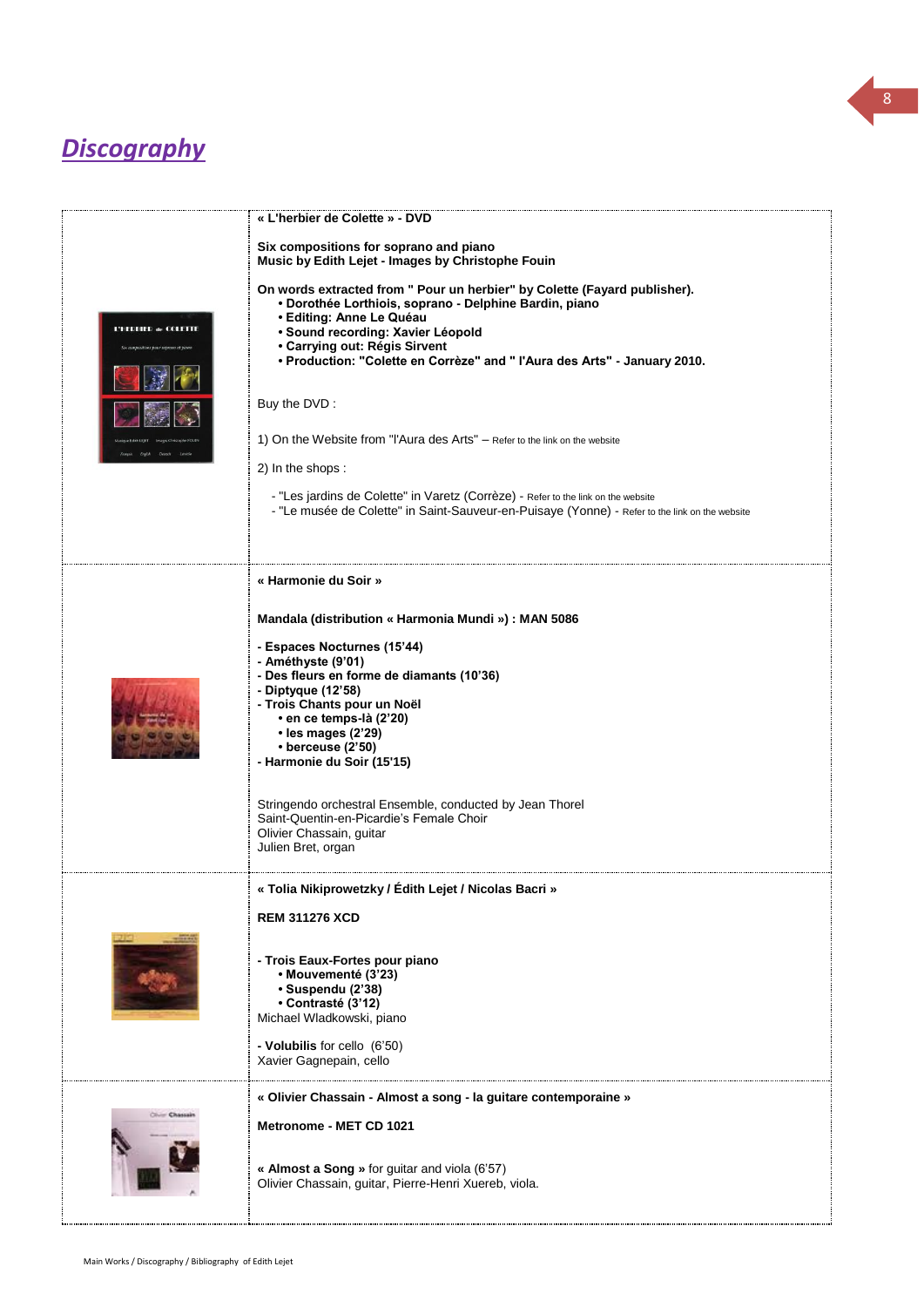|                                                | « La guitare au XXème siècle - Volume 1 »<br>Altaïs music - AM0503                                                         |  |
|------------------------------------------------|----------------------------------------------------------------------------------------------------------------------------|--|
|                                                | « Balance» for guitar (5'20)<br>Tania Chagnot, guitar.                                                                     |  |
|                                                | « Anthologie de la musique pour harpe »<br>Catherine Michel en récital<br>Quantum - QM 6919                                |  |
|                                                | Métamorphoses for harp (4'27)                                                                                              |  |
|                                                | « Marcel Fremiot : Messe pour orgue et autres oeuvres de »<br>Coriolan-ARCAM - COR 318 301                                 |  |
|                                                | Ave Maria for organ (3'21)<br>Chantal de Zeeuw, Church «Sacré-Cœur du Prado », Marseille                                   |  |
|                                                | « Music Fair '99 »<br>GEMA BA 990 121 (Allemagne)                                                                          |  |
|                                                | Trois Eaux-Fortes pour piano<br>• Mouvementé (3'30)<br>· Suspendu (2'55)<br>• Contrasté (3'15)                             |  |
|                                                | Silke Schäfer, piano                                                                                                       |  |
|                                                | « Piano 20/21, volume 3 »                                                                                                  |  |
|                                                | CD 27255 H.L. (CD accompagnant l'édition graphique Lemoine)<br>Fleurs d'Opale pour piano (4'45)<br>Geneviève Ibanez, piano |  |
| <b>IZULIOHDERWORTON</b><br><b>CONTEMPORAIN</b> | « Quatuor de Saxophones Contemporain »                                                                                     |  |
|                                                | Long-playing record BNL 111401<br>Aube Marine for Saxophone quartet (7'10)                                                 |  |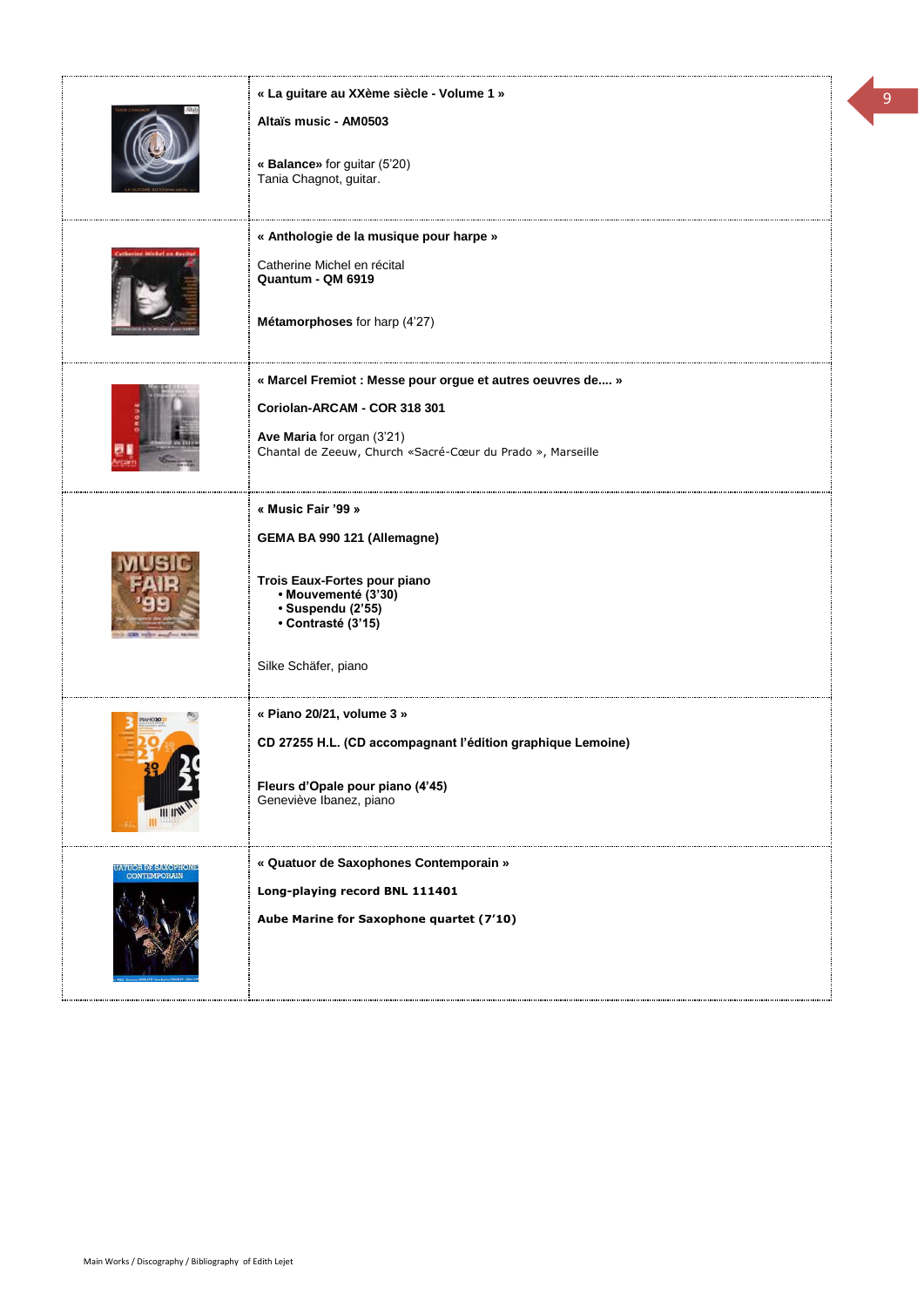# *Bibliography* <sup>10</sup>



#### **BOOK OF MUSICOLOGY**

#### **« La pensée musicale d'Edith Lejet »**

by Liao Lin-Ni

Book number 13 of the series "Histoire, Théorie, Analyse" Observatoire musicale français, 2009, Université de Paris-Sorbonne Distributed by Editions Musicales Zurfluh (+33 (0)1 46 60 50 28)

#### **ARTICLE WRITEN BY EDITH LEJET**

#### **- « Témoignage ; enseigner la composition ? » ("A testimonial: Can composition be taught ?")**

#### **- « Journal de recherche en Education Musicale » JREM**

volume 6, N°1, Spring 2007, Observatoire Musical Français, UFR of musicology, University of Paris-Sorbonne (Paris IV).

#### **PUBLISHED TEXTS**

#### **- « Musique, langage Vivant 3 »**

Analysis of XXth century musical works, by Sabine Bérard, Auguste Zurfluh Publisher [1998] : Preface.

#### **PUBLISHED INTERVIEW**

#### **- « Maurice Ohana »**

by Edith Canat de Chizy and François Porcile, Fayard Publisher (2005). Chapter called **"Résonances de Maurice Ohana "** page 216.

#### **ARTICLES OR CHAPTERS OF BOOKS DEDICATED TO EDITH LEJET**

#### **- « L'éducation musicale »**

February 2002 : **"Portrait d'Edith Lejet"** by Pierrette Germain

#### **- « L'éducation musicale »**

January/February 2005 : **"Edith Lejet, l'hommage du disque"** by Gérard Denizeau

#### **- « Compositrices Françaises au XXème siècle »**

#### **« French Women Composers of the XX th century»**

Collective book of musicology dedicated to 26 women composers' portraits and designed by the association "Femmes et musique" (Présidency : Pierrette Germain), Delatour France publisher 2007.

Whitin the book, a chapter written by musicologist Christiane Gellion-Nowak is dedicated to Edith Lejet, pages 145 to 156.

#### **BOOKS MENTIONING EDITH LEJET AND HER WORKS**

#### **- « Musique et Arts Visuels »**

by Gérard Denizeau, Librairie Honoré Champion, Edition 2004, Page 285.

#### **- « Un demi-siècle de musique française [1950-2000] »**

by Pierrette Germain, Editions Zurfluh (2004), pages 12, 40, 42, 51, 70.

#### **- « Les grandes dates de l'histoire de la musique »**

by Marcelle Benoit, Norbert Dufourcq, Bernard Gagnepain, Pierrette Germain, Presses Universtaires de France Publisher, le Livre de Poche, 2008, page 123.